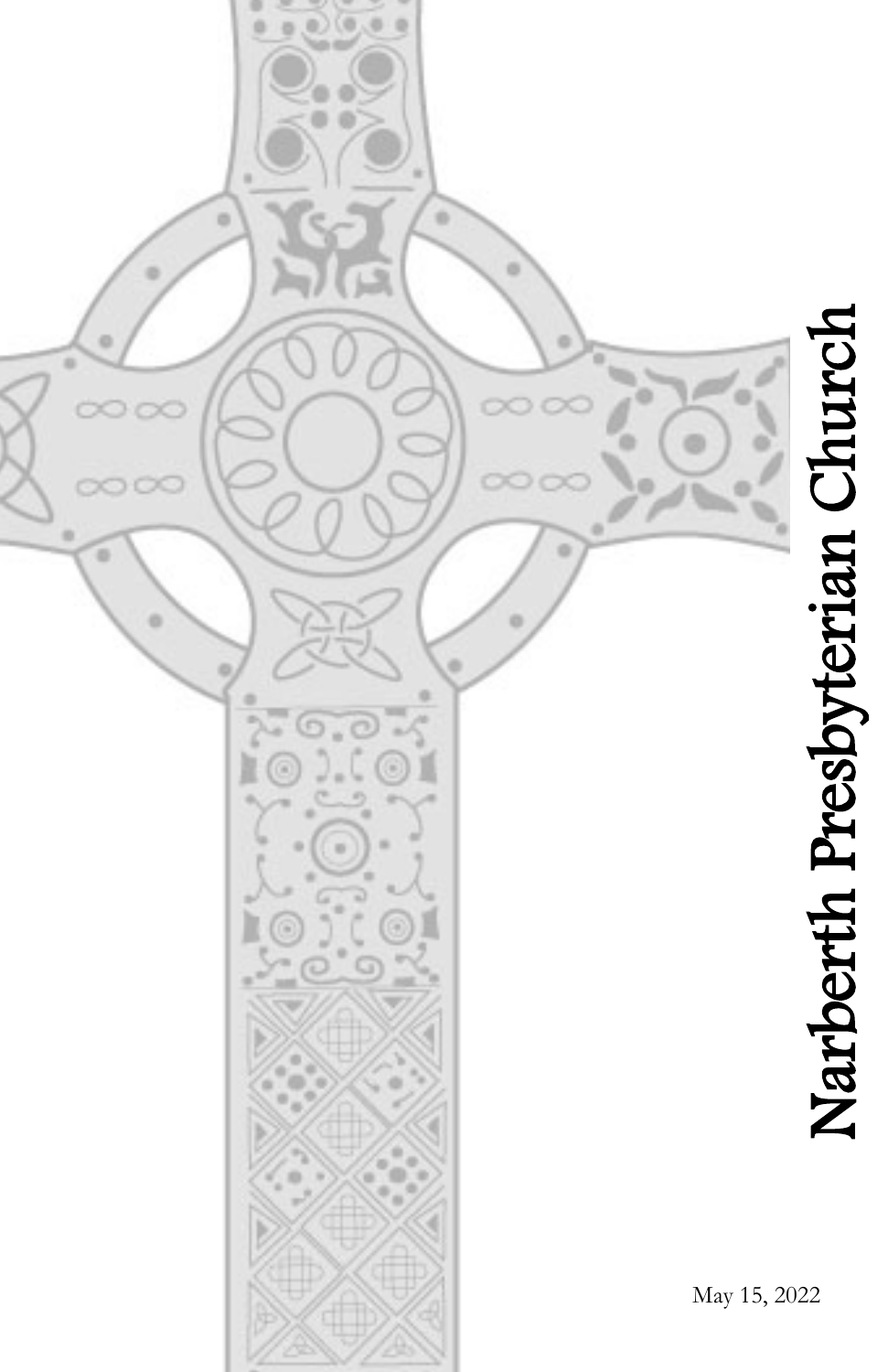## **LORD'S DAY OF CELEBRATION**

May 15, 2022

Prelude Prelude Pam **Fleming**, organ

| Call to Worship                                                                                   | 1 Peter 2:9,10                                                                                                                                                                                                                                                                                                                                                                                                                                                                                                                                                                                                                                                      | <b>Vera Comstock</b>                                    |
|---------------------------------------------------------------------------------------------------|---------------------------------------------------------------------------------------------------------------------------------------------------------------------------------------------------------------------------------------------------------------------------------------------------------------------------------------------------------------------------------------------------------------------------------------------------------------------------------------------------------------------------------------------------------------------------------------------------------------------------------------------------------------------|---------------------------------------------------------|
| Hymn #498                                                                                         | "I Love Tell The Story"                                                                                                                                                                                                                                                                                                                                                                                                                                                                                                                                                                                                                                             | Hankey                                                  |
| <b>Prayer of Invocation</b>                                                                       |                                                                                                                                                                                                                                                                                                                                                                                                                                                                                                                                                                                                                                                                     | <b>Pastor Debbie</b>                                    |
| <b>Scripture Reading</b>                                                                          | <b>Hebrews 10:19-25</b>                                                                                                                                                                                                                                                                                                                                                                                                                                                                                                                                                                                                                                             | Nicole Bley and Ava                                     |
| <b>Prayer of Confession</b><br><b>Silent Prayer and Assurance of Pardon</b><br>and Youth Ministry | Gracious God, through faith in your Son Jesus Christ, the ground at the foot of the<br>cross is level. We are your children, and we can all come boldly into your<br>presence. Despite this amazing gift of royal access, we confess missed opportunities<br>to know you and to love you. Forgive us for being so full of ourselves that we have<br>not cared for the people around us. Please forgive us and cleanse us from our<br>sins. By the Holy Spirit, empower us to be your priests and servants in this world,<br>and a true friend to our neighbors. In Jesus' Name. Amen.<br>Commissioning of Juwan Williams - Associate Director for Intergenerational | <b>Pastor Steve</b><br><b>Danielle and Pastor Steve</b> |
| <b>Worship Song</b>                                                                               | "I Will Call Upon the Lord" Sarah & Worship Team<br>"Abide"                                                                                                                                                                                                                                                                                                                                                                                                                                                                                                                                                                                                         |                                                         |
|                                                                                                   | Children and Youth dismissed to Sunday School and Confirmation                                                                                                                                                                                                                                                                                                                                                                                                                                                                                                                                                                                                      |                                                         |
| Pastoral Prayer and Lord's Prayer                                                                 | Passing of Friendship Pads & Presentation of Tithes and Offerings                                                                                                                                                                                                                                                                                                                                                                                                                                                                                                                                                                                                   | <b>Pastor Debbie</b>                                    |
| Offertory                                                                                         | "Whole Heart"<br><b>Mission House</b>                                                                                                                                                                                                                                                                                                                                                                                                                                                                                                                                                                                                                               | <b>Sarah Comstock</b>                                   |

### **Doxology and Prayer of Dedication Pam, organ**

| <b>Scripture Reading</b> | Matthew 9:35-38; Acts 1:8 | <b>Pastor Debbie</b> |
|--------------------------|---------------------------|----------------------|
|                          |                           |                      |

**Welcome and Family News Pastor Debbie**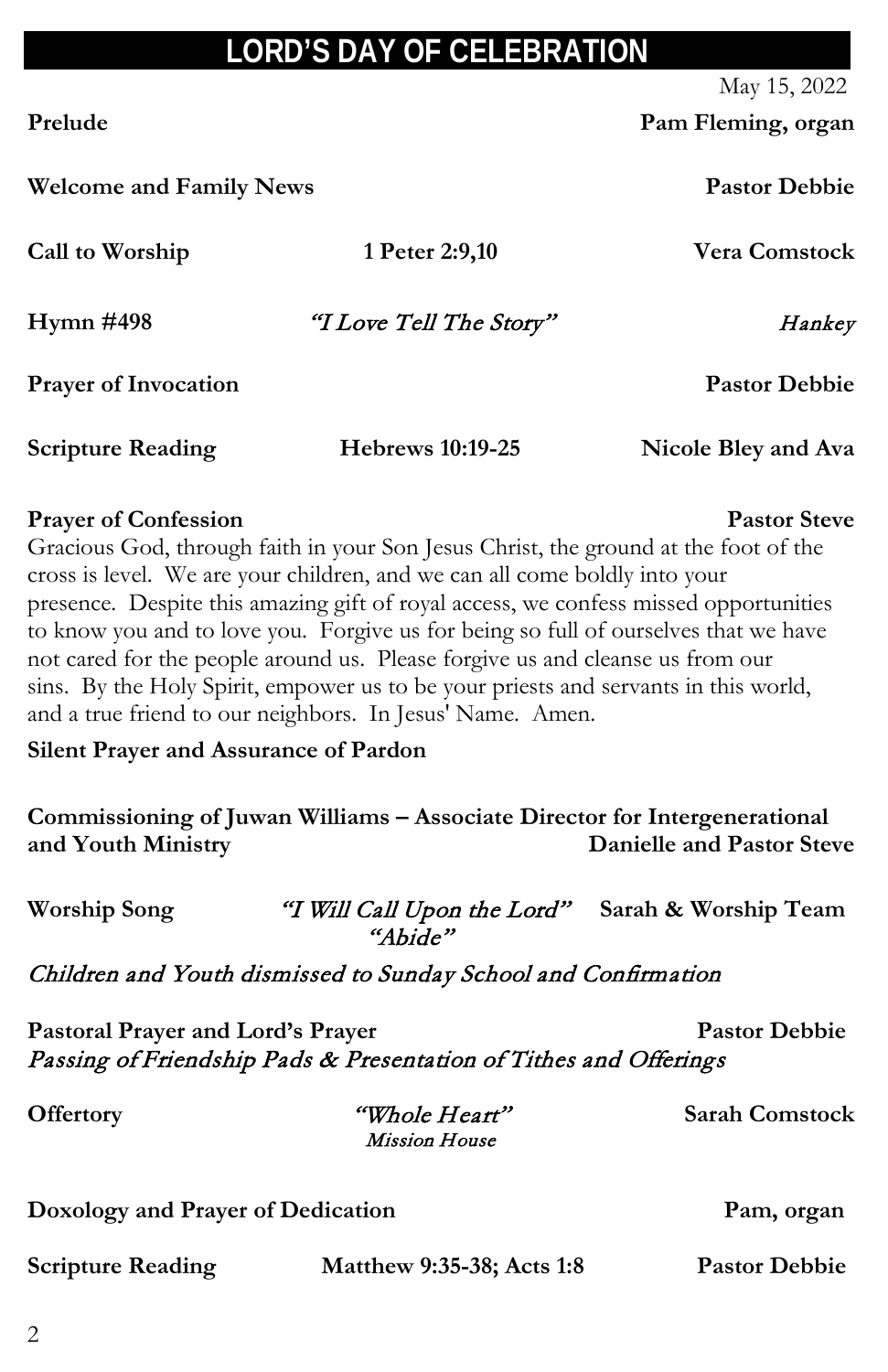| <b>Sermon</b>          | "You Are A Priest & You Have a Parish" | <b>Pastor Steve</b>  |
|------------------------|----------------------------------------|----------------------|
| Hymn                   | "Here I am"                            | Pam, piano           |
| <b>Benediction</b>     |                                        | <b>Pastor Steve</b>  |
| Postlude               |                                        | Pam, piano           |
| <b>Prayer Ministry</b> |                                        | <b>Jack Comstock</b> |

Next Sunday in our 9:30am service, we look forward to finally celebrating Sherry Beebe's retirement. Sherry served as our beloved Minister of Music for 35 years.

#### **Good Grief Burger Fellowship:**

Good Grief Burger Fellowship will take place on Wednesday, June 8th 5:30pm in the gym, and will be a time of celebrating our loved ones who has passed on before us. For those of you who have lost loved ones and want to share your memories with others, please feel free to come! Expect an email from the church to register for the dinner. If you don't use email just reach out to either Alice Antonelli or Dee Knight. Feel free to bring a picture and a fun, happy memory. If you get a picture to Alice by May 25th, she will add the picture to a video montage. There is no time period that the person has had to have passed; all you need is the desire to share a happy memory! If so, please come share a burger and a happy memory with us!

#### **Interested in Going to the Holy Land?**

Debbie Watson and Diane Chen will be leading a study tour to Israel from December 27, 2022 to January 8, 2023, departing from Philadelphia. Registration is now open. In addition to the Palmer Seminary and Eastern University community, friends from local churches are welcome. Debbie and Diane will be happy to talk to you about the trip if you are interested. For a brochure and other information, please email Diane Chen at [dchen@eastern.edu.](mailto:dchen@eastern.edu)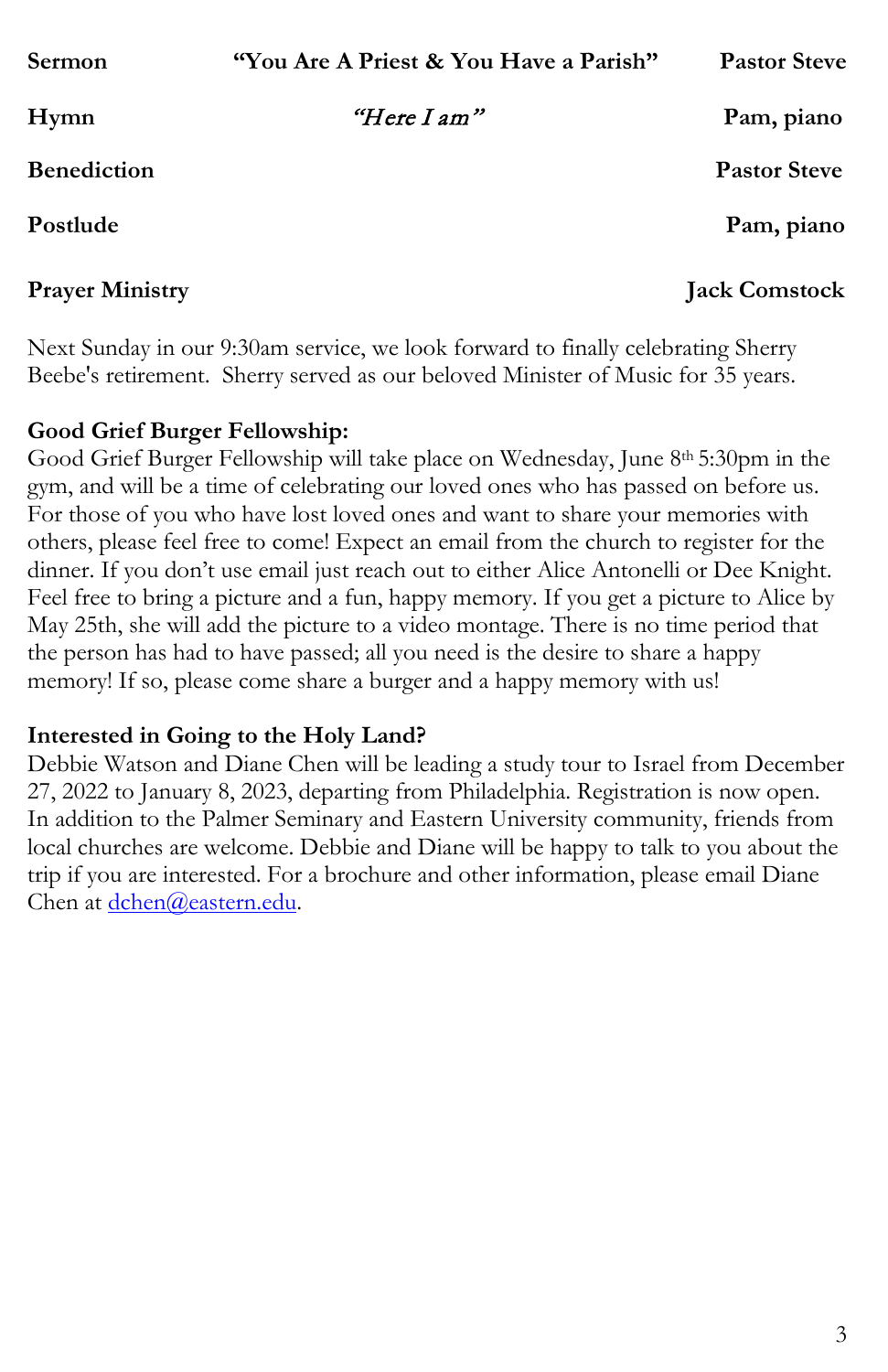# **INTERGENERATIONAL MINISTRY NEWS: CHILDREN**

**CHILDREN'S NEWS**

**Ready, Set, Go and Tell!** Join us for a new Sunday School program where we will learn to share the Good News with the World! Sunday School is best for K - 5th grade.

**Surfs Up with the Beati-Dudes!** Join us for a new Wednesday Night program from 7:00pm-8:00pm to learn the Beatitudes with a surfing theme. This program is best for K - 5th grade. Children's Wednesday Night Programs will end on Wednesday, May 25th.

**Register for VBC!** Register for VBC today! VBC is best for rising Kindergarten (2022-2023 school year)-5th grade. VBC takes place Monday, June 20th - Friday, June 24th from 9:00am - 11:30am. Online registration will close on Friday, June 8th. See website and Newsletter for registration and volunteer sign ups.

**Save the Date** - Children and Youth Sunday is June 12th! Rising 2nd graders are presented Bibles and rising 6th graders are recognized!

**NEW All Church Picnic is back!** Join us directly following worship on Sunday, June 12th for food, games, and fellowship right here at NPC! More details soon.

**Children's Ministry YOUTH Leaders** - Children's Ministry is seeking strong Youth mentors to help lead lessons, crafts, and play in our Nursery and Sunday School. This is also a great opportunity to build valuable relationships with the NPC children. Please reach out to Danielle Kauffman (dkauffman@narberthpres.org) for more details or to sign up!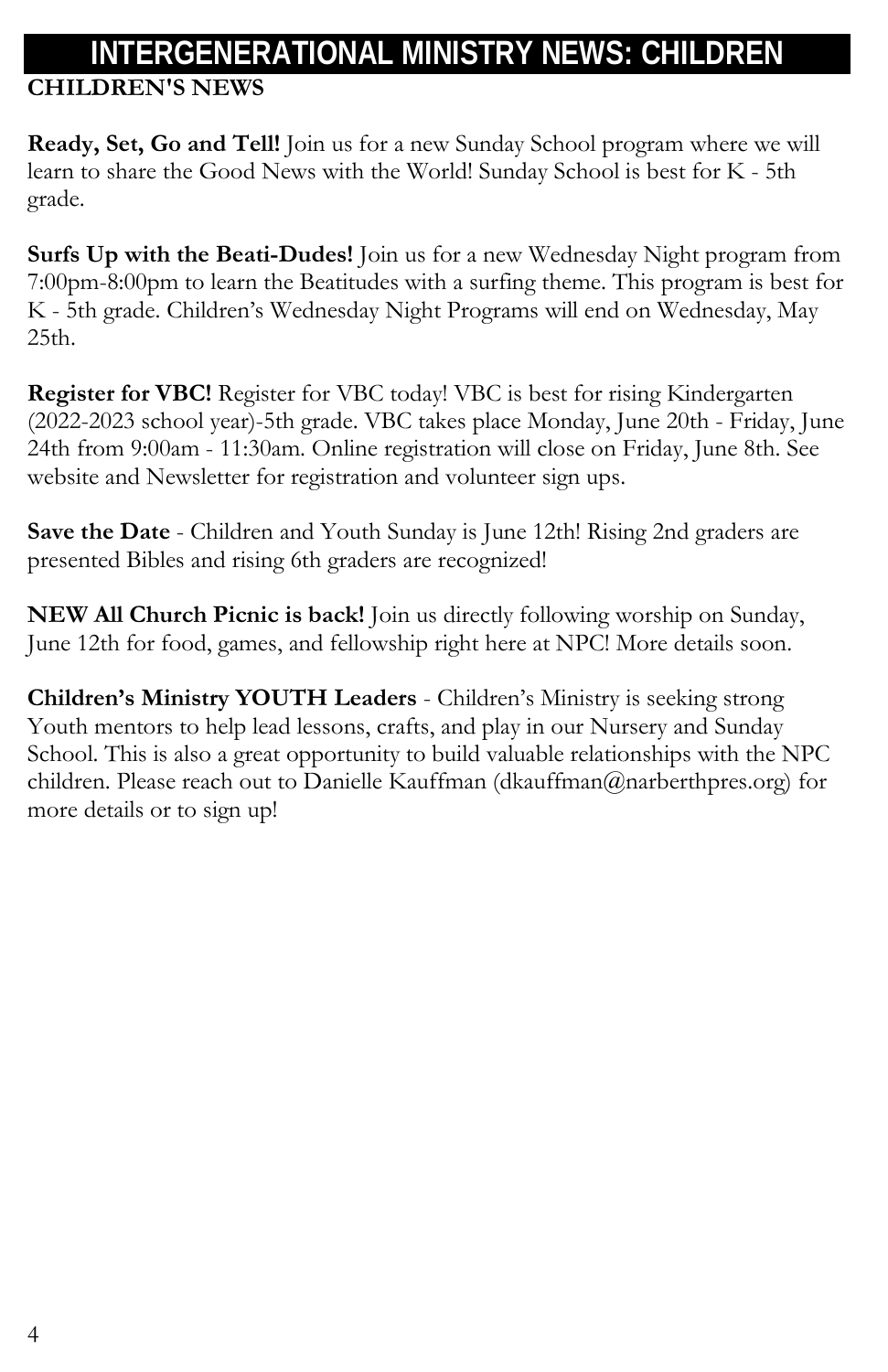## **INTERGENERATIONAL MINISTRY NEWS: YOUTH**

## **YOUTH NEWS**

### **Confirmation Class and Sunday School will meet this Sunday, May 15th!**

**Middle School Youth Group -** 6th through 8th grade meet each Wednesday Night in the Youth Room from 7:00pm-8:00pm for fun games and a new lesson.

High School Youth Group - 9th through 12th grade will meet beginning **Sunday, May 22nd from 6:00pm-7:30pm**. Please email Juwan [\(jwilliams@narberthpres.org\)](mailto:jwilliams@narberthpres.org) for more information.

**Save the Date -** Sunday, June 5th is Confirmation Sunday.

**Save the Date** - Children and Youth Sunday is June 12th! Graduating High School students will be recognized.

**NEW All Church Picnic is back!** Join us directly following worship on Sunday, June 12th for food, games, and fellowship right here at NPC! More details soon.

## **YOUTH VOLUNTEER OPPORTUNITIES:**

**VBC 2022!** Register today to volunteer for VBC! Our theme this year is "Make Waves"! Youth we need your energy in many areas. VBC is set for Monday, June 20th through Friday, June 24th from 9:00am-11:30am. We hope to see many of you there! See website and Newsletter for registration and volunteer sign ups.

**Tech Room Volunteer** – Learn some great skills, get some volunteer hours in, and hang out with some cool people! Contact Matt Weed (mweed@narberthpres.org) to sign up.

**Children's Ministry YOUTH Leaders** - Children's Ministry is seeking strong Youth mentors to help lead lessons, crafts, and play in our Nursery and Sunday School. This is also a great opportunity to build valuable relationships with the NPC children. Please reach out to Danielle Kauffman (dkauffman@narberthpres.org) for more details or to sign up!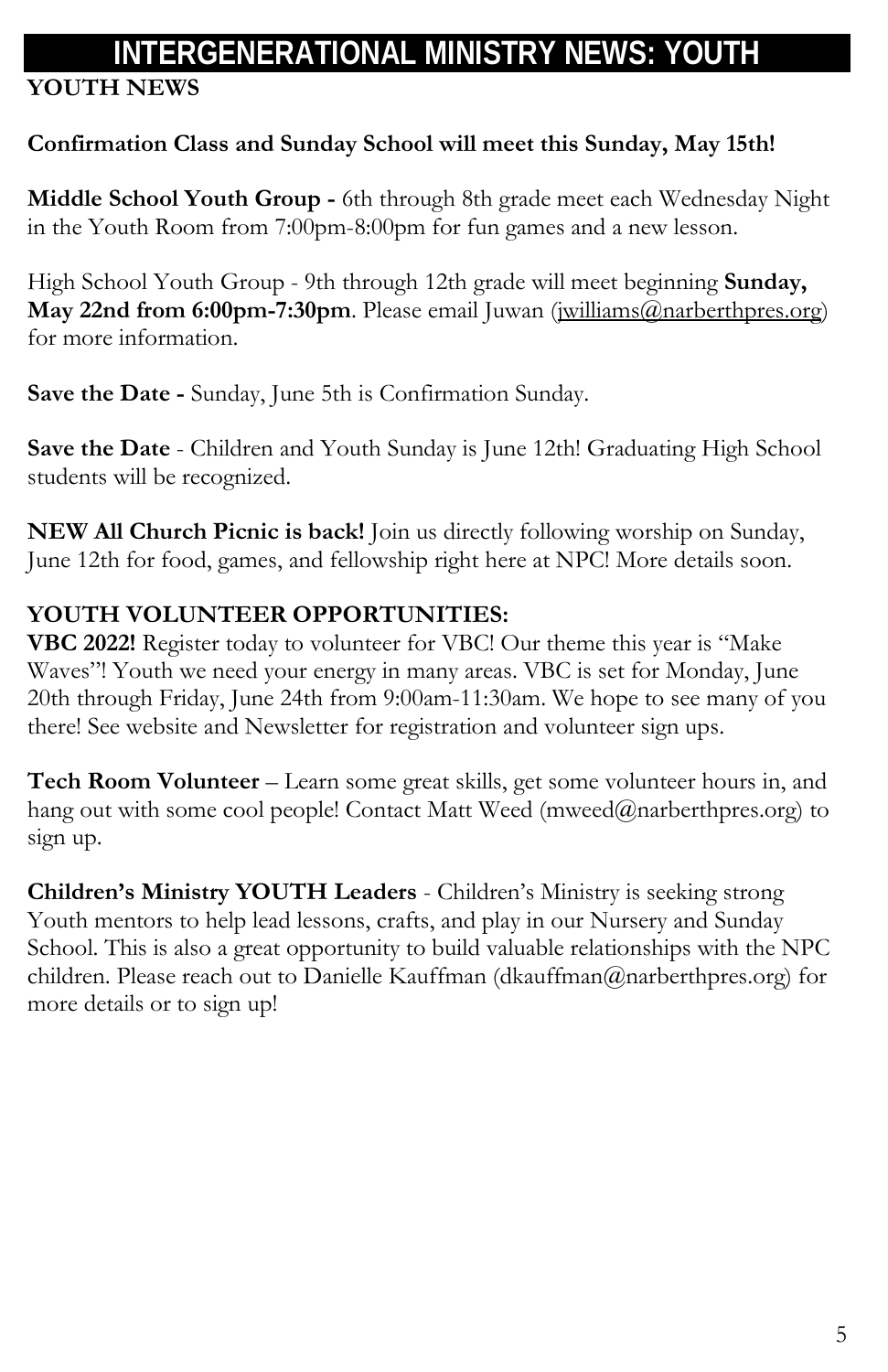## **ADULT DISCIPLESHIP OPPORTUNITIES**

## **Sunday Mornings**

**8:15 am class**-Please join us - live in the NPC Parlor, or via Zoom, for a time of conversation focused on the scriptures for that day's worship service. All are welcome! Contact Debbie Watson for more details  $d$ watson@narberthpres.org.

## **Wednesday Night in the Chapel with Pastor Debbie**

## **\*Debbie's class will not be meeting this Wednesday, everyone is welcome to attend Pastor Steve's class this week.**

As Christians, we are called to proclaim God's name in all the earth (1 Chronicles 16:8). How do we do that in a world that is full of other "god options"? Come discover how the Apostle Paul communicated the Good News of Christ to Philippi, a Roman colony that worshiped false gods. In this video-based 5 lesson series, Everyone is welcome to come learn about the culture of ancient Philippi, and what it means today to be a colony of heaven, rather than a reflection of the surrounding culture. 7-8pm in the Chapel (April 27, May 4, 11, 18, 25).

## **Wednesday Nights in the Parlor with Pastor Steve**

We have begun a new class entitled: "The Practice of Easter." Each week we will study one of the 7 "resurrection chapters" in the New Testament: Matthew 28, Mark 16, Luke 24, John 20,21, Acts 1, and 1 Corinthians 15. Why settle for one Easter Sunday each year? Let's learn to practice the resurrection year-round! (Parlor)

### **May 17-19th National Gathering of The Fellowship Community at National Presbyterian Church in Washington, D.C.**

A network of Presbyterian churches and leaders called together to proclaim the gospel of Jesus Christ by growing in Christ's likeness, living by God's Word, and joining in God's mission in the world.

"Reclaim – Proclaim: Evangelism 2022" is the theme. There will be speakers and seminars, and time for conversation with brothers and sisters from around the country – all committed to the Lord Jesus, and to sharing him with others.

Pastor Debbie will be listening and gathering all the good she can to bring back here, so that we all can benefit from this gathering. Please pray for safety on the road, open hearts, and joy throughout!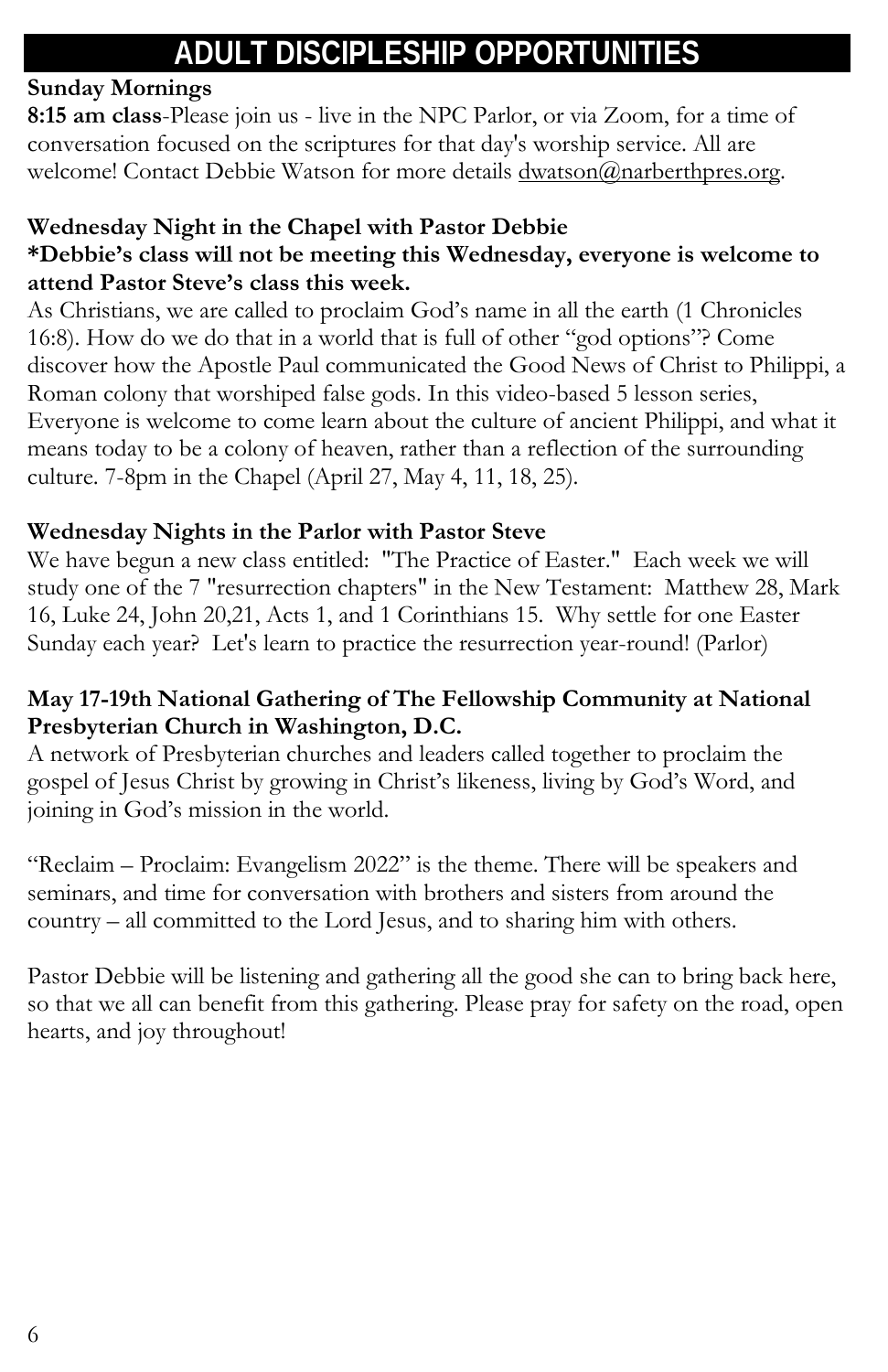### **Prayer Focus**: **InterVarsity Christian Fellowship**

After a lot of reflection, prayer, and conversation, Alexis Barnhart has decided to move on from InterVarsity staff. The past 4 years of campus ministry taught her a lot about who she is and how to love others well. Alexis plans to focus her energy on writing - to explore how our stories, when honored, can bring healing, empathy, and shalom. Alexis will work with students and her supervisor to help make the transition as smooth as possible. Please pray for the students and their new IVCF leader(s), and for God to bring a new person who will invest in their lives. Please join Alexis in praying for a new staff at Bryn Mawr and Haverford to invest in students' lives. <https://intervarsity.org/>